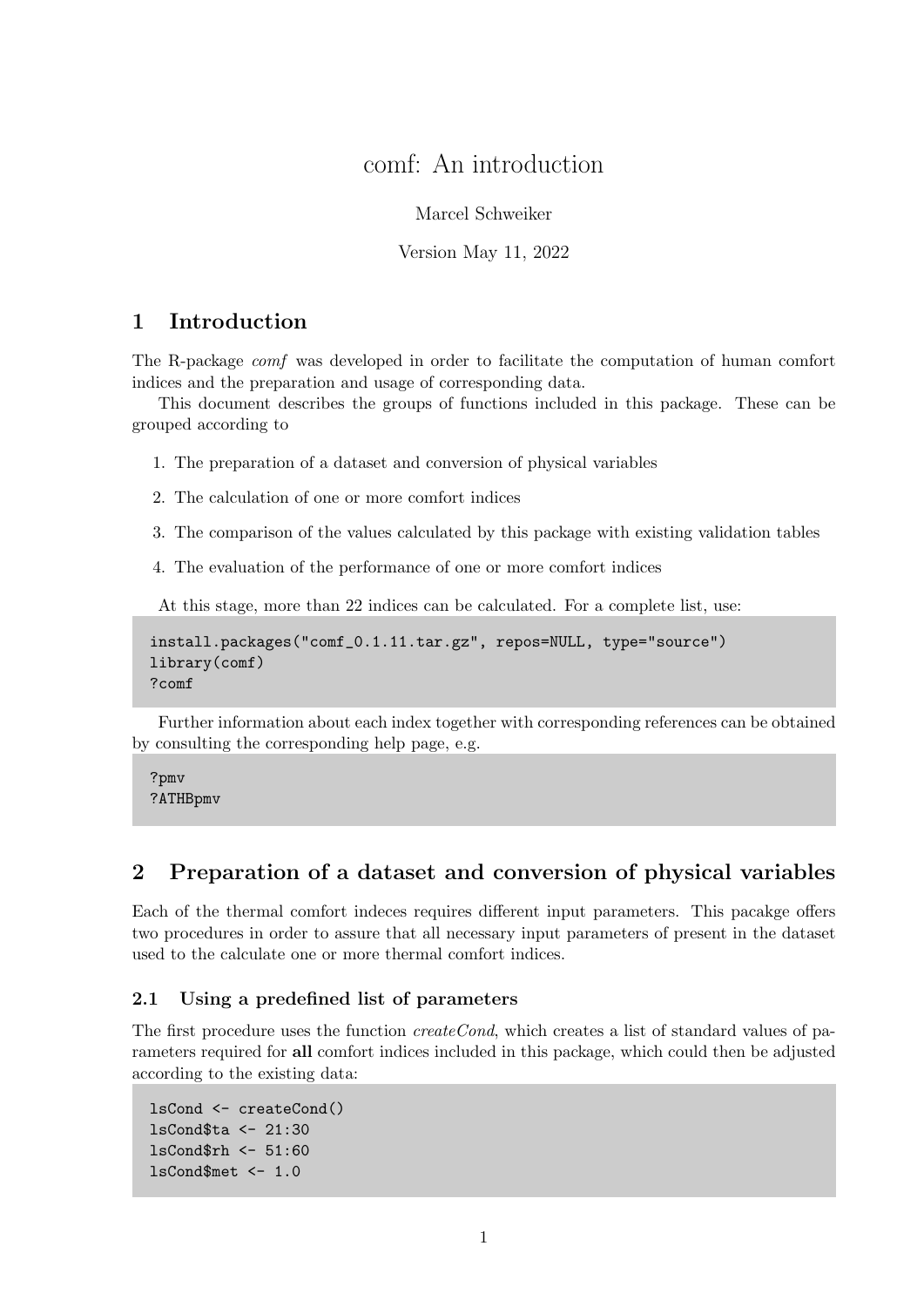The length of vectors assigned to the elements of this list need to be either 1 or have the same length. In above example, it would not be possible to assign a vector with 15 items to ta, the indoor air temperature, and a vector with 9 items to rh, the relative humidity indoors.

### 2.2 Converting a dataframe with variables

For the second procedure, a dataframe containing all variables necessary for a calculation can be used. This procedure requires knowledge about the necessary parameters for a comfort index, which could be obtained through the corresponding help file. The dataframe can either be transferred into a list or used directly.

```
ta < -21:30rh <- 51:60met <- 1.0
dfCond <- data.frame(ta, rh, met)
lsCond2 <- as.list(dfCond)
```
#### 2.3 Additional functions

Additional small functions to convert variables from one type to another are among others

- $\bullet$  calcDewp, which calculates the dew point temperature, given air temperature and relative humidity,
- $\bullet$  calcEnth, which calculates the enthalpy of the air, given air temperature, relative humidity, and barometric pressure,
- $\bullet$  calcRH, which calculates the relative humidity of air, given air temperature, mixing ratio, and barometric pressure,
- $\bullet$  calcTroin, which calculates the operative and radiant temperature for standard globe measurements according to ISO 7726, given air temperature, globe temperature, air velocity, and metabolic rate.

### 3 Calculating one or more comfort indices

There are two possibilities to calculate one or more comfort indices

- 1. Calculating one or more indices using the function calcComfInd or
- 2. Calculating one index with its corresponding function.

#### 3.1 Calculating one or more indices using the function *calcComfInd*

The function *calcComfInd* requires a list or data frame of variables together with a vector of comfort indices to be calculated, e.g.  $request="all"$  to calculate all indices or  $request=c("ATHBpmv",$ "pmv"). The list of variables can consist of one element per variable or several elements per variable, e.g. one value for each input parameter, or for some parameters 234 values and for the others one parameter. This was implemented , because variables such as age, gender, or metabolic rate often do not differ in a given dataset, while others like the indoor air temperature are different for each case. A complete list of indices to be calculated can be found through

```
?calcComfInd
# or
listOfRequests()
```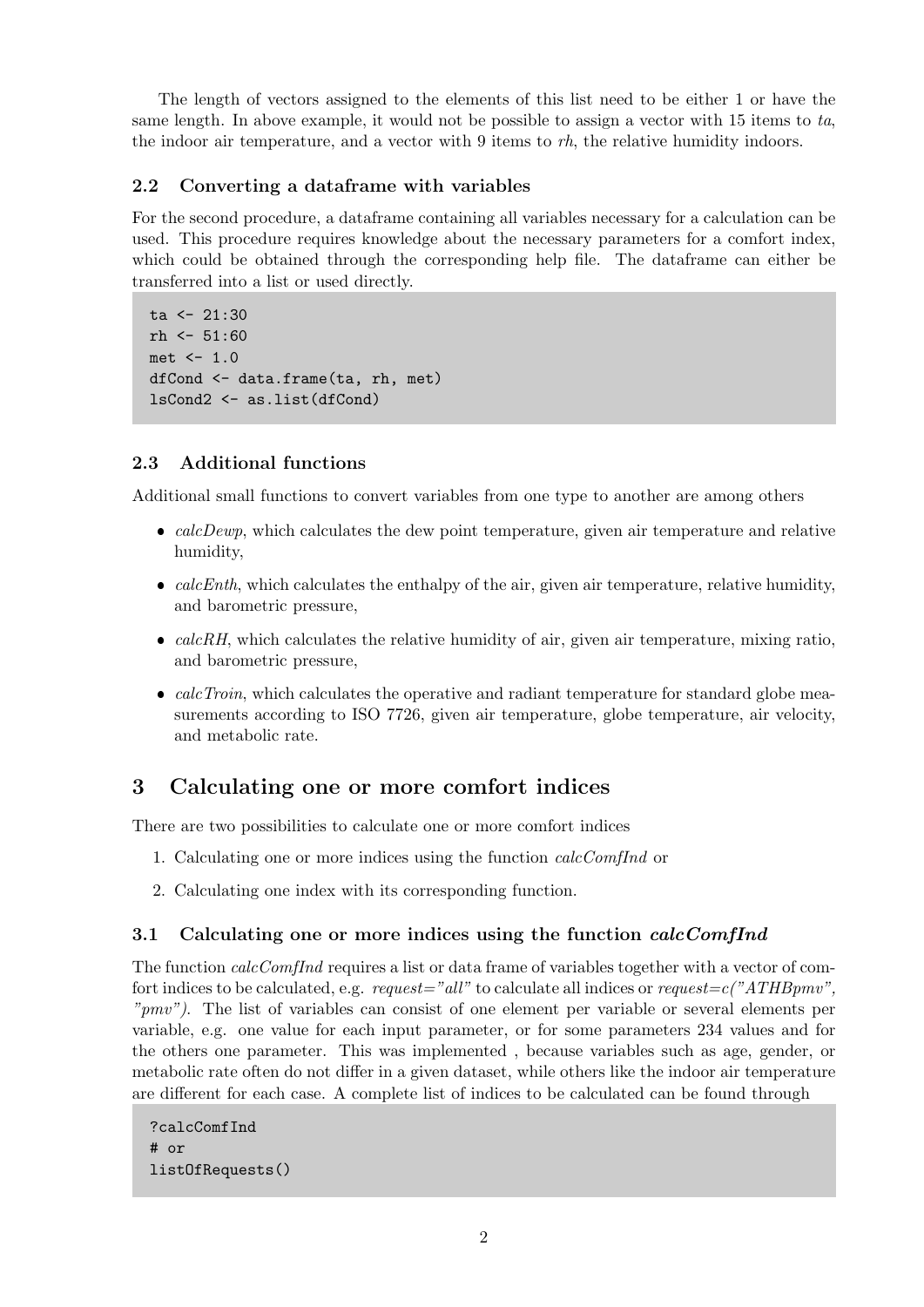The function *calcComfInd* performs preliminary checks before computing the requested indices. In case one or more required variables do not exist in the list, pre-defined standard values for these variables are used. A warning is given to inform the user about the missing variable(s) and the standard value(s) used for the calculation.

```
# using lsCond from above does not produce a warning
calcComfInd(lsCond, request="all")
# using lsCond2 from above displays 31 warnings which report
# the corresponding standard values used
calcComfInd(lsCond2, request="all")
warnings()
# the results however are identical
```
#### 3.2 Calculating an index with its corresponding function

Individual functions, e.g.  $calcSET$  to calculate SET, can be used to calculate one or more comfort indices. With this procedure, one can use a data frame or a list of vectors to calculate a specific thermal comfort index.

The following example illustrates the usage for multiple input lines:

```
ta \leftarrow c(20,22,24)
tr <- ta
vel <- rep(.15,3)
rh \leftarrow rep(50,3)maxLength <- max(sapply(list(ta, tr, vel, rh), length))
SET <- sapply(seq(maxLength),
function(x) \{ calcSET(ta[x], tr[x], vel[x], rh[x]) \} )
```
## 4 Comparing the values calculated by this package with existing validation tables

Included in this package are two tables to compare the output of computer programs with standard values. These are Table D.1 from ISO 7730 and Table G1-1 from ASHRAE 55-2013.

```
data(dfISO7730TableD1)
head(dfISO7730TableD1)
data(dfASHRAETableG11)
head(dfASHRAETableG11)
```
Note that one value differs from ISO 7730 Table D1 to the values in  $dfISO7730TableD1$ , as a comparison with the calculation done by this package and the values given by the CBE Thermal Comfort Tool (ASHRAE approved) showed a different value. The difference is:

• row 7, PMV must be  $.36$  (not  $.5$ ) and PPD 8 (not  $10$ )

Also note that in  $dfASHRAETableG11$  rows 21 and 22 can only be compared to the function calcSET in case  $obj="pmvadj"$  is chosen. The value of  $obj$  defines whether the function will use the version presented in ASHRAE 55-2013 for adjustment of PMV ( $obj = "pmvadj"$ ), or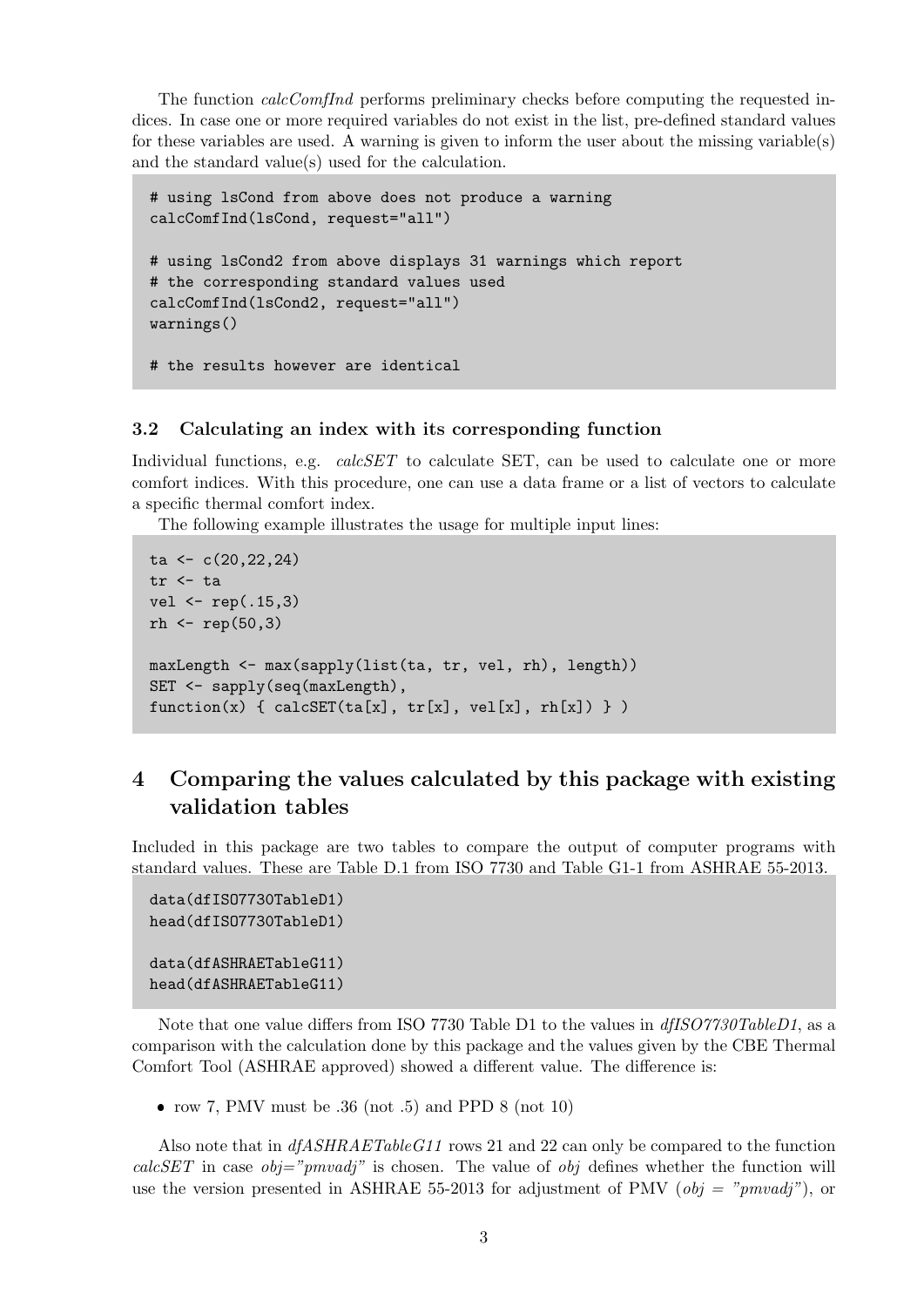the original code by Gagge to calculate the standard effective temperature (SET) ( $obj = "set"$ ). The reason is, that in the version presented in ASHRAE 55-2013, the lines of code related to self-generated convection are deleted. Therefore, a difference can be seen at higher values of met.

A comparison can look as follows

```
PMV <- sapply(seq(nrow(dfISO7730TableD1)), function(x) {
calcPMV(dfISO7730TableD1$ta[x], dfISO7730TableD1$tr[x],
dfISO7730TableD1$vel[x], dfISO7730TableD1$rh[x],
dfISO7730TableD1$clo[x], dfISO7730TableD1$met[x]) } )
plot(PMV~dfISO7730TableD1$pmv)
data.frame(pmv=dfISO7730TableD1$pmv, PMV)
```
### 5 Evaluating the performance of one or more comfort indices

The comparison between the performance of different indices with respect to the prediction of thermal sensation or thermal comfort will be an important aspect in future studies. This package offers the functions

- $\bullet$  calcBias to calculate the mean bias, its standard deviation, and standard error between the actual (observed) thermal sensation vote (ASV) and the predicted thermal sensation vote (PSV)
- $\bullet$  calcTPRTSV, which calculates the true positive rate (TPR): the proportion of true predicted cases, where the categorical ASV is equal to the categorical PSV
- $calcAvgAcc$ , which calculates the average accuracy between PSV and ASV.

Using the example data from above together with an additional column for the ASV, such evaluation can look like this:

```
ta \leftarrow c(20,22,24)
tr <- ta
vel < -rep(.15,3)rh < - rep(50, 3)asv \leftarrow c(-1.5, -1, .5)maxLength <- max(sapply(list(ta, tr, vel, rh), length))
PTS <- sapply(seq(maxLength),
function(x) \{ calcPTS(ta[x], tr[x], vel[x], rh[x]) \} )plot(PTS~asv, xlim=c(-2,1), ylim=c(-2,1))
abline(0,1)calcBias(asv, PTS)
```
Such evaluation is underlying e.g., the following paper:

Schweiker, M. and Wagner, A. Exploring potentials and limitations of the adaptive thermal heat balance framework Proceedings of 9th Windsor Conference: Making Comfort Relevant Cumberland Lodge, Windsor, UK, 2016.

A sample of the dataset used for that paper is included in this package and can be obtained through: